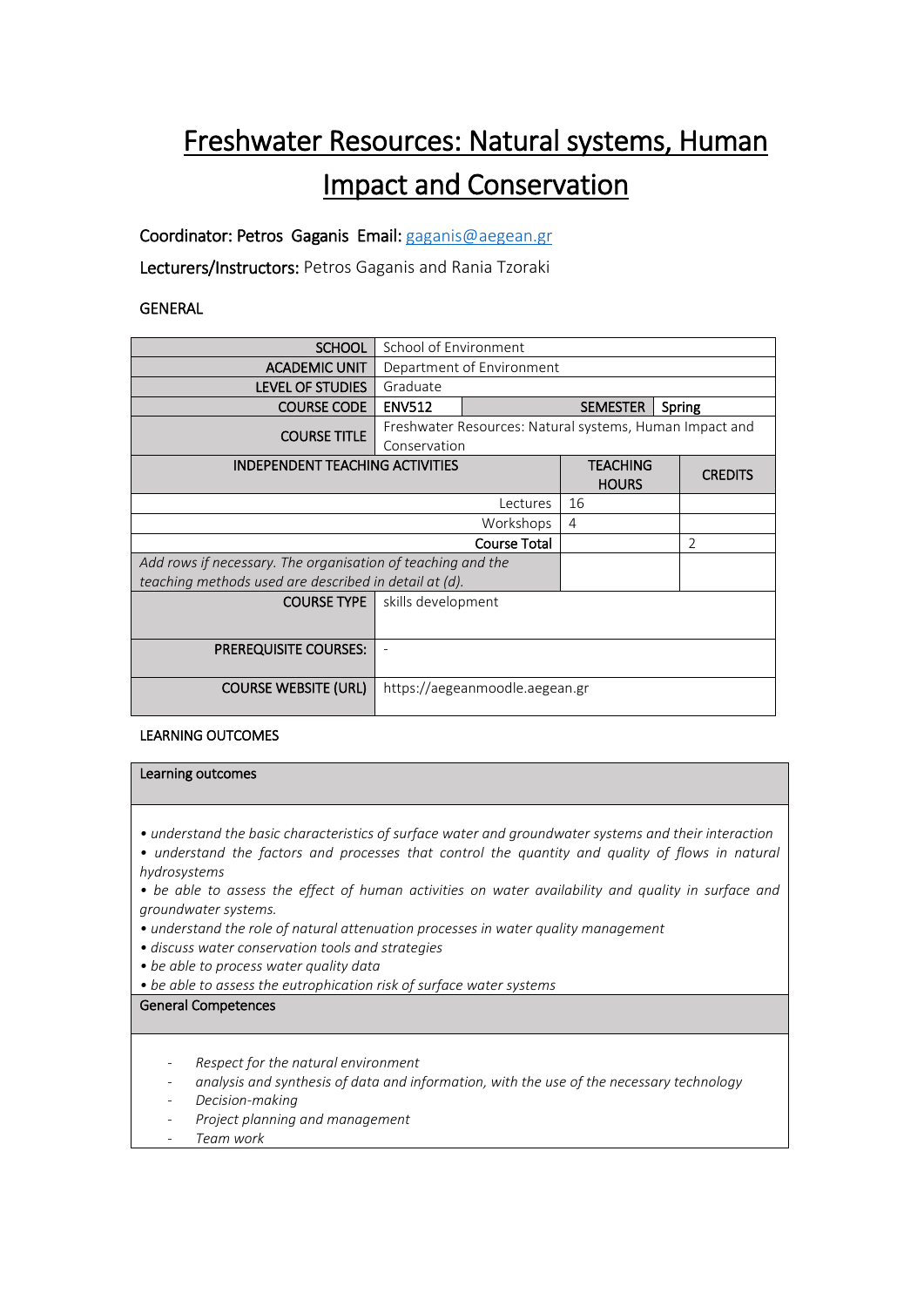#### **SYLLABUS**

The course aims to provide knowledge and understanding of the characteristics of surface water and groundwater natural systems (and their interaction), the impact of human activities and climate change on water availability/quality, and the strategies for water conservation and pollution prevention. Topics covered include the: (i) factors and processes that control the water flow and availability in natural hydrosystems; (ii) human activities and their impact on surface water and groundwater ecosystems, water availability and water quality; (iii) natural processes and pollutant properties that control the fate of pollutants and the role and effectiveness of natural attenuation; (iv) prevention and conservation tools and strategies; and (v) sample applications using a webGIS database, the excel program for the assessment of the physicochemical and the trophic status of the lontic systems and an interactive numerical groundwater model.

The topics of the Lectures and in-class activities include:

- 1. Course Description, Introduction to Water Systems and Management approaches
- 2. Introduction to surface water hydrology, water quality and eutrophication risk
- 3. Monitoring the ecological quality of surface water according the WFD 2000/60 EU
- 4. Physicochemical and trophic status of the lontic/lentic ecosystems
- 5. Models to estimate terrestrial fluxes and management recommendations (workshop)
- 6. Surface and Ground water interaction, Groundwater facts and misconceptions, Groundwater characteristics & ecosystem services
- 7. Water flow in natural systems, human activities and their impact on water availability and quality.
- 8. Groundwater Utilization, Effects & Consequences
- 9. Groundwater pollution, Contaminant Transport Processes & Natural attenuation potential
- 10. Prevention & Conservation, Application of selected tools for optimizing management practices – minimizing risk of contamination and/or for designing remediation scheme using a numerical model (workshop)

| <b>DELIVERY</b>                                            | Face-to Face                                                                 |                   |  |  |
|------------------------------------------------------------|------------------------------------------------------------------------------|-------------------|--|--|
| USE OF INFORMATION AND<br><b>COMMUNICATIONS TECHNOLOGY</b> | Use of ICT in teaching, laboratory education, communication<br>with students |                   |  |  |
| <b>TEACHING METHODS</b>                                    | <b>Activity</b>                                                              | Semester workload |  |  |
|                                                            | Lectures                                                                     | 16 hours          |  |  |
|                                                            | Workshops                                                                    | 4 hours           |  |  |
|                                                            | Laboratory practice                                                          |                   |  |  |
|                                                            | Essay writing                                                                |                   |  |  |
|                                                            | Study and analysis of<br>bibliography                                        | 10 hours          |  |  |
|                                                            | Project and Reports                                                          | 20 hours          |  |  |
|                                                            |                                                                              |                   |  |  |
|                                                            | Course total                                                                 | 50 hours          |  |  |
| STUDENT PERFORMANCE EVALUATION                             | Students will be graded based on:                                            |                   |  |  |
|                                                            | • Group Assignment/report                                                    |                   |  |  |
|                                                            | 40% of final mark<br>• Individual Final project<br>60% of final mark         |                   |  |  |
|                                                            |                                                                              |                   |  |  |
|                                                            |                                                                              |                   |  |  |

## TEACHING and LEARNING METHODS - EVALUATION